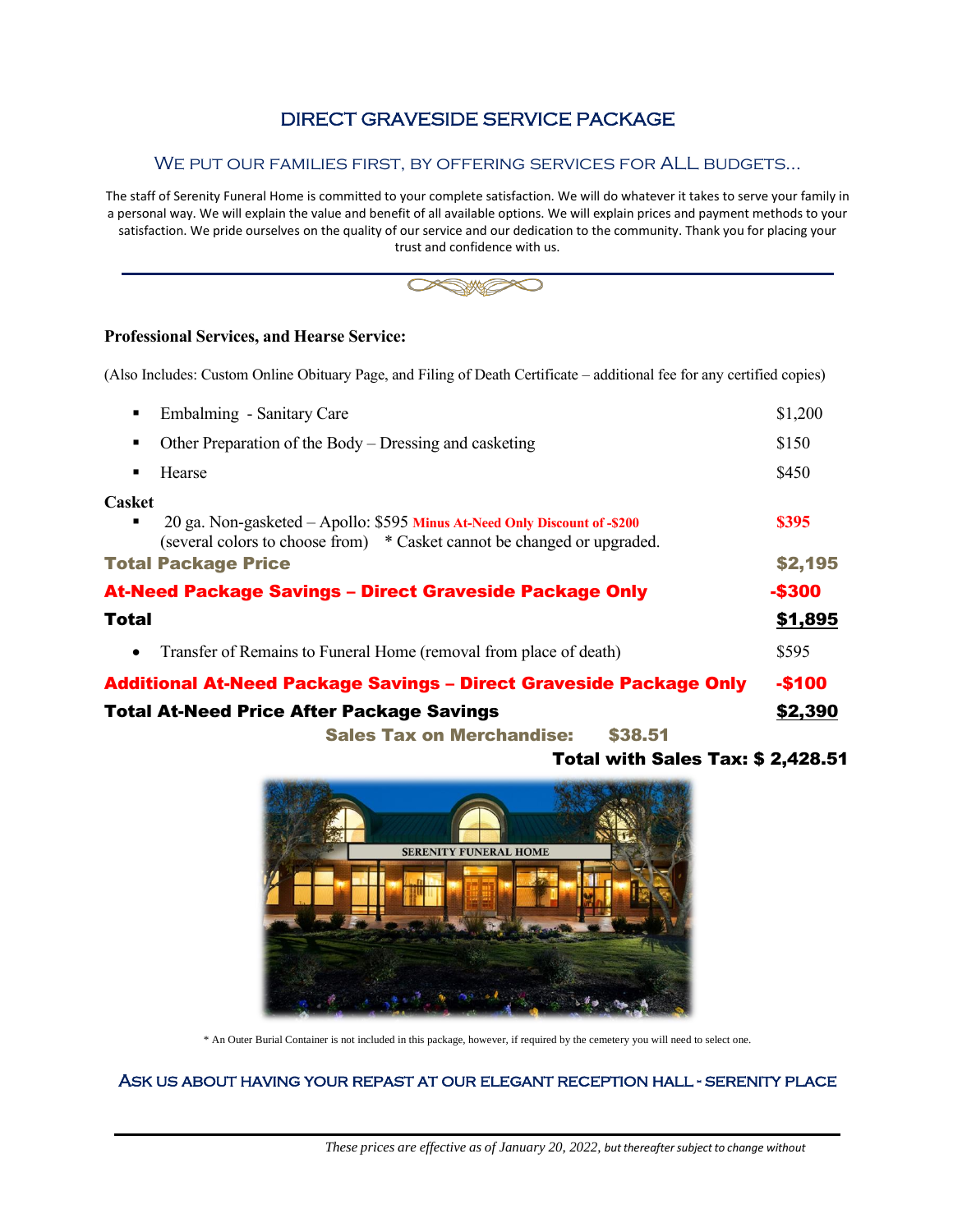## COMPASSIONATE FUNERAL PACKAGE



#### This package has been designed to help families with no insurance or limited funds. No substitutions allowed. Services all in the same date.

#### **Professional Services, Facilities and Staff Fees, and Hearse Service:**

| Basic Services of Funeral Director & Staff                                                                                                                              | \$2,800   |
|-------------------------------------------------------------------------------------------------------------------------------------------------------------------------|-----------|
| (Also Includes: Custom Online Obituary Page, Memorial Tribute, and Filing of Death Certificate – additional fee for any certified copies)                               |           |
| Transfer of Remains to Funeral Home (removal from place of death)                                                                                                       | \$595     |
| Embalming - Sanitary Care                                                                                                                                               | \$1,200   |
| Other Preparation of the Body – Dressing and casketing                                                                                                                  | \$150     |
| Use of Facilities and Staff for Funeral Ceremony (or service at church)                                                                                                 | \$400     |
| 1 hour visitation prior to service time                                                                                                                                 |           |
| Hearse Service to Cemetery                                                                                                                                              | \$450     |
| <b>Casket:</b>                                                                                                                                                          |           |
| 20 ga. Non-gasketed - Apollo: \$595 (sprayed hardware) Minus At-Need Only Discount of -\$200<br>(several colors to choose from) * Casket cannot be changed or upgraded. | \$395     |
| <b>Total Package Price</b>                                                                                                                                              | \$5,990   |
| <b>At-Need Package Savings - Compassionate Funeral Package Only</b>                                                                                                     | $-$2,395$ |
| <b>Total At-Need Price After Package Savings</b>                                                                                                                        | \$3,595   |
| <b>Sales Tax on Merchandise:</b><br>\$38.51                                                                                                                             |           |

## Total with Sales Tax: \$ 3,633.51



Other Optional Merchandise/Services:

#### **Outer Burial Container:**

Concrete Box: \$900 + Set-Up Fee: \$695

| Total:                                                                                               | \$1,595 |
|------------------------------------------------------------------------------------------------------|---------|
| <b>Additional Automotive Equipment:</b>                                                              |         |
| Limousine (1) only for services within a 25 mile radius – only one limo may be added to this package | \$595   |
| Flower Van                                                                                           | \$115   |
| Escorts                                                                                              | \$425   |
| <b>Grave Marker</b> (if needed or required by cemetery)                                              | \$25    |

*These prices are effective as of January 20, 2022, but thereaftersubject to change without*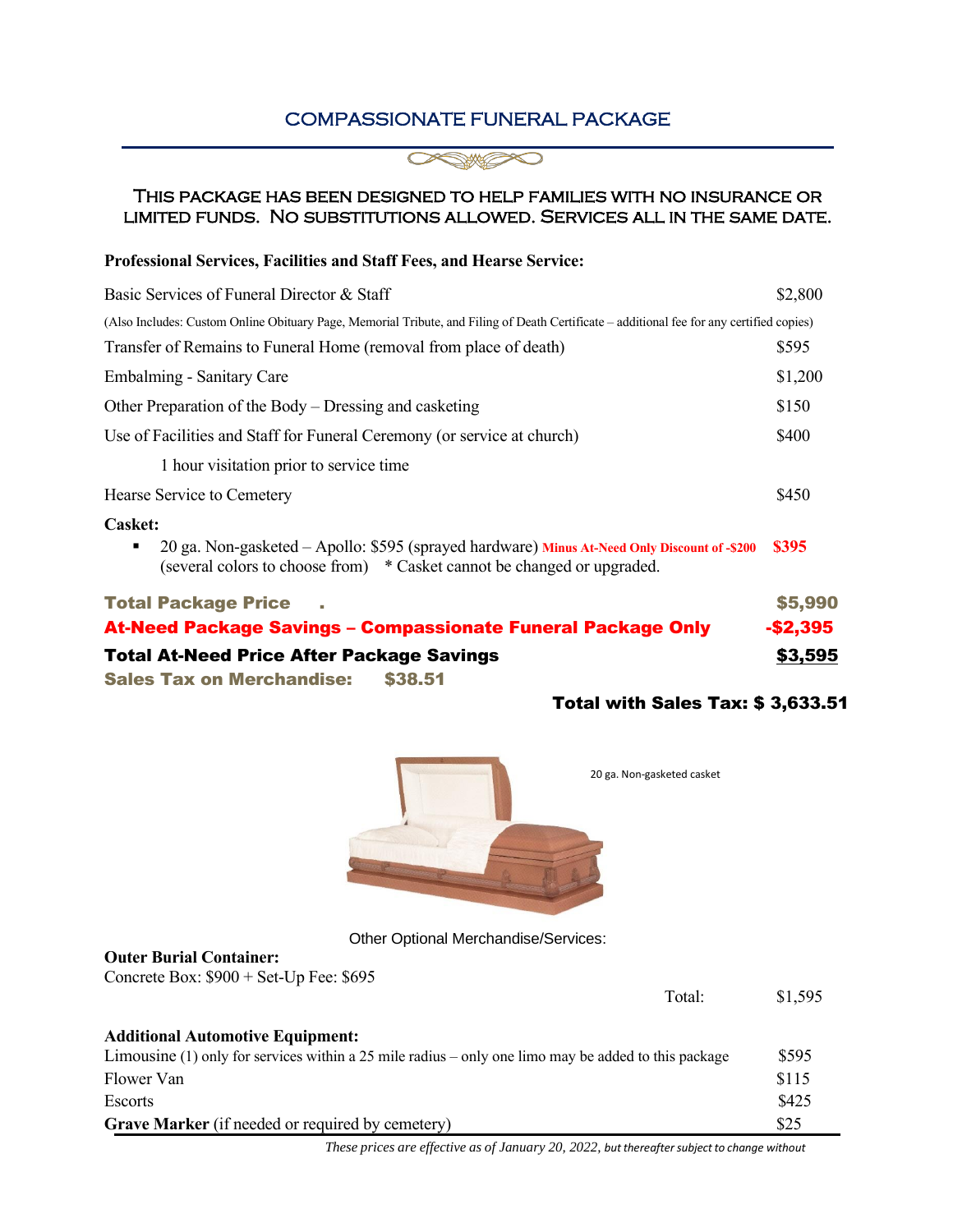## SERENITY FUNERAL PACKAGE



| <b>Professional Services, Facilities and Staff Fees, and Hearse Service:</b>                                                             |         |
|------------------------------------------------------------------------------------------------------------------------------------------|---------|
| Basic Services of Funeral Director & Staff                                                                                               |         |
| (Also Includes: Custom Online Obituary Page, Memorial Tribute and Filing of Death Certificate – additional fee for any certified copies) |         |
| Transfer of Remains to Funeral Home (removal from place of death)                                                                        | \$595   |
| Embalming - Sanitary Care                                                                                                                | \$1,200 |
| Other Preparation of the Body – Dressing and casketing                                                                                   | \$150   |
| Use of Facilities and Staff for Funeral Ceremony (or service at church) 1 hour visitation prior to service time                          | \$400   |
| Hearse Service to Cemetery                                                                                                               | \$450   |
| Register Book                                                                                                                            | \$35    |
| Programs – 5x7 Program Cards (front and back) Qty. 150 *package pricing only                                                             | \$100   |
| Rental Flowers (3 pc.)                                                                                                                   | \$165   |
| Casket:                                                                                                                                  |         |
| 20 ga. Non-gasketed – Spectra (chrome hardware)<br>(several colors to choose from) * Casket cannot be changed or upgraded.               | \$795   |
| <b>Total Package Price</b>                                                                                                               | \$6,690 |
| <b>At-Need Package Savings - Serenity Funeral Package Only</b>                                                                           | -\$920  |
| <b>Total At-Need Price After Package Savings</b>                                                                                         | \$5,770 |
| Cales Text on Mensions disco                                                                                                             |         |

Sales Tax on Merchandise: \$77.51



Other Optional Merchandise/Services:

### **Outer Burial Container:**  Concrete Box: \$900 + Set-Up Fee: \$695

|                                                         | Total: | \$1,595 |
|---------------------------------------------------------|--------|---------|
| <b>Additional Automotive Equipment:</b>                 |        |         |
| Limousine (1) only for services within a 25 mile radius |        | \$595   |
| Flower Van                                              |        | \$115   |
| Escorts                                                 |        | \$425   |
| Grave Marker (if needed or required by cemetery)        |        | \$25    |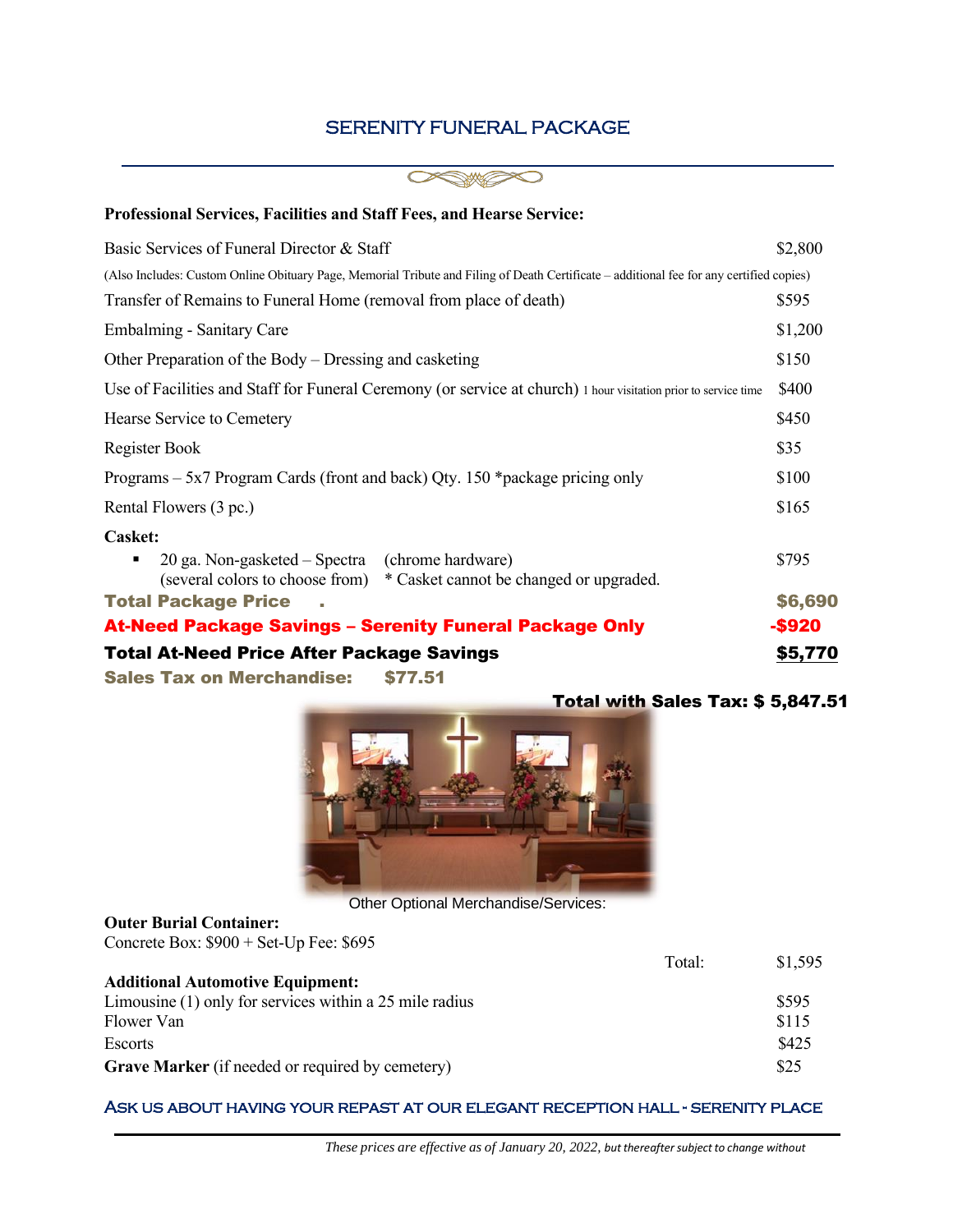## BRONZE PACKAGE



#### **Professional Services, Facilities and Staff Fees, and Hearse Service:**

| Basic Services of Funeral Director & Staff                                                                                               |         |
|------------------------------------------------------------------------------------------------------------------------------------------|---------|
| (Also Includes: Custom Online Obituary Page, Memorial Tribute and Filing of Death Certificate – additional fee for any certified copies) |         |
| Transfer of Remains to Funeral Home (removal from place of death)                                                                        | \$595   |
| Embalming - Sanitary Care                                                                                                                | \$1,200 |
| Other Preparation of the Body – Dressing and casketing                                                                                   | \$150   |
| Use of Facilities and Staff for Funeral Ceremony (or service at church)                                                                  | \$400   |
| 1 hour visitation prior to service time.                                                                                                 |         |
| Hearse Service to Cemetery                                                                                                               | \$450   |
| <b>Casket:</b>                                                                                                                           |         |
| 20 ga. Gasketed - Argo<br>٠<br>(several colors to choose from)<br>* Casket cannot be changed or upgraded.                                | \$1,195 |
| <b>Total Package Price</b>                                                                                                               | \$6,790 |
| \$116.51<br><b>Sales Tax on Merchandise:</b>                                                                                             |         |

## Total with Sales Tax: \$ 6,906.51



#### Other Optional Merchandise/Services:

#### **Outer Burial Container:**  Concrete Box: \$900 + Set-Up Fee: \$695

|                                                           | Total: | \$1.595 |
|-----------------------------------------------------------|--------|---------|
| <b>Additional Automotive Equipment:</b>                   |        |         |
| Limousine $(1)$ only for services within a 25 mile radius |        | \$595   |
| Flower Van                                                |        | \$115   |
| Escorts                                                   |        | \$425   |
| <b>Grave Marker</b> (if needed or required by cemetery)   |        | \$25    |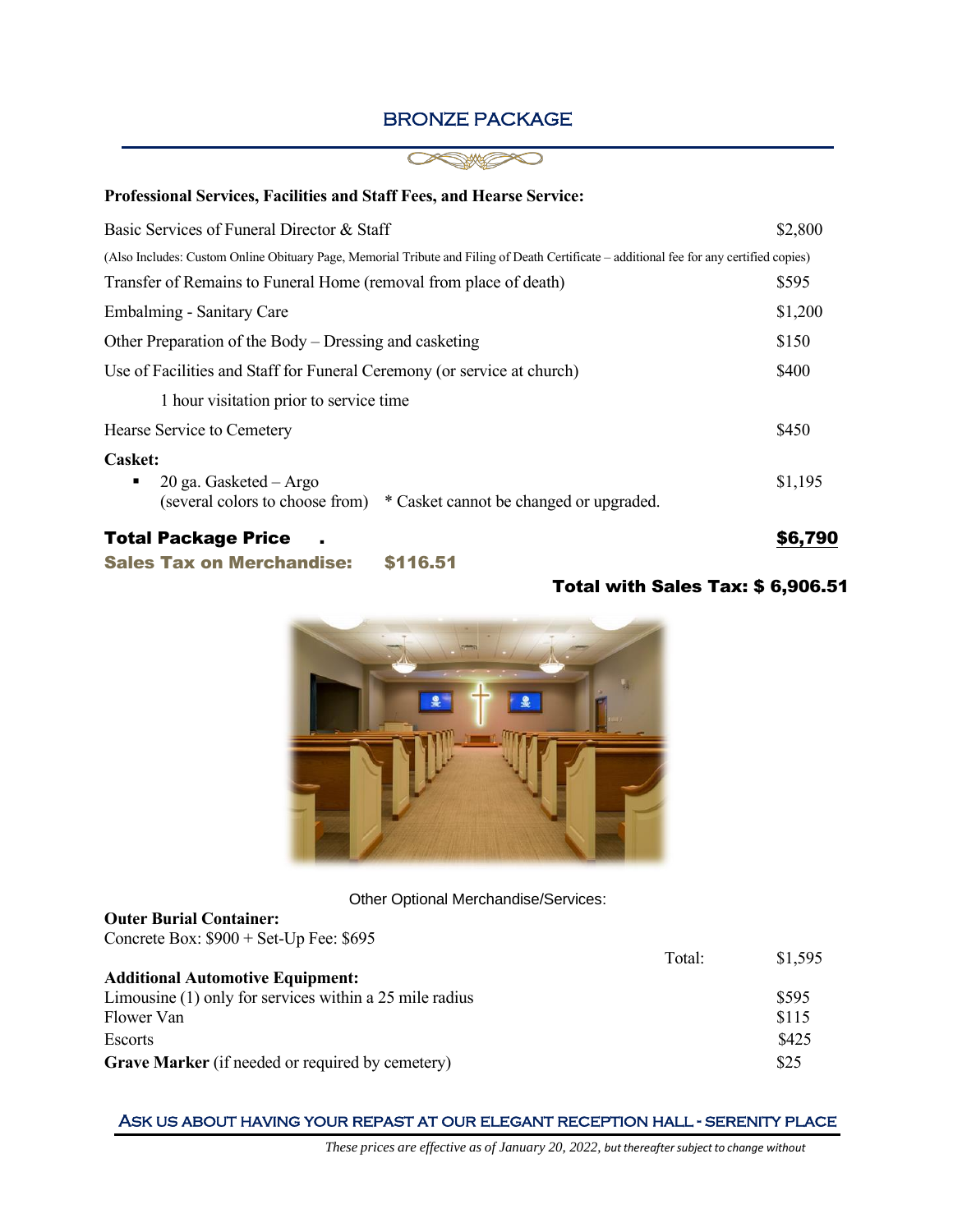## SILVER PACKAGE

#### $\overline{\phantom{a}}$  , and the contribution of the contribution of the contribution of the contribution of the contribution of the contribution of the contribution of the contribution of the contribution of the contribution of the  $\subset$ ∍

| Professional Services, Facilities and Staff Fees, and Hearse Service:                                                                     |         |
|-------------------------------------------------------------------------------------------------------------------------------------------|---------|
| Basic Services of Funeral Director & Staff                                                                                                | \$2,800 |
| (Also Includes: Custom Online Obituary Page, Memorial Tribute, and Filing of Death Certificate - additional fee for any certified copies) |         |
| Transfer of Remains to Funeral Home (removal from place of death)                                                                         | \$595   |
| Embalming - Sanitary Care                                                                                                                 | \$1,200 |
| Other Preparation of the Body – Dressing and casketing                                                                                    | \$150   |
| Use of Facilities and Staff for Visitation $-2$ hrs. the day before service                                                               | \$250   |
| Use of Facilities and Staff for Funeral Ceremony (or service at church)                                                                   | \$400   |
| Hearse Service to Cemetery                                                                                                                | \$450   |
| Limousine $(1)$ only for services within a 25 mile radius                                                                                 | \$595   |
| Flower Van                                                                                                                                | \$115   |
| Register Book                                                                                                                             | \$35    |
| <b>Casket:</b>                                                                                                                            |         |
| 18 ga. Half-Couch Square (several colors to choose from)                                                                                  | \$1,695 |
| <b>Total Package Price</b>                                                                                                                | \$8,285 |
| <b>Sales Tax on Merchandise:</b><br>\$165.26                                                                                              |         |

## Total with Sales Tax: \$ 8,450.26



Other Optional Merchandise/Services:

**Outer Burial Container:**  Concrete Box: \$900 + Set-Up Fee: \$695

|         | Total:                                                                                                        | \$1,595 |
|---------|---------------------------------------------------------------------------------------------------------------|---------|
| Escorts |                                                                                                               | \$425   |
|         | <b>Reception</b> - Serenity Visitation Reception (hors d'oeuvre set-up at funeral home lobby or room) \$1,595 |         |

Ask us about having your repast at our elegant reception hall - serenity place

*These prices are effective as of January 20, 2022, but thereaftersubject to change without*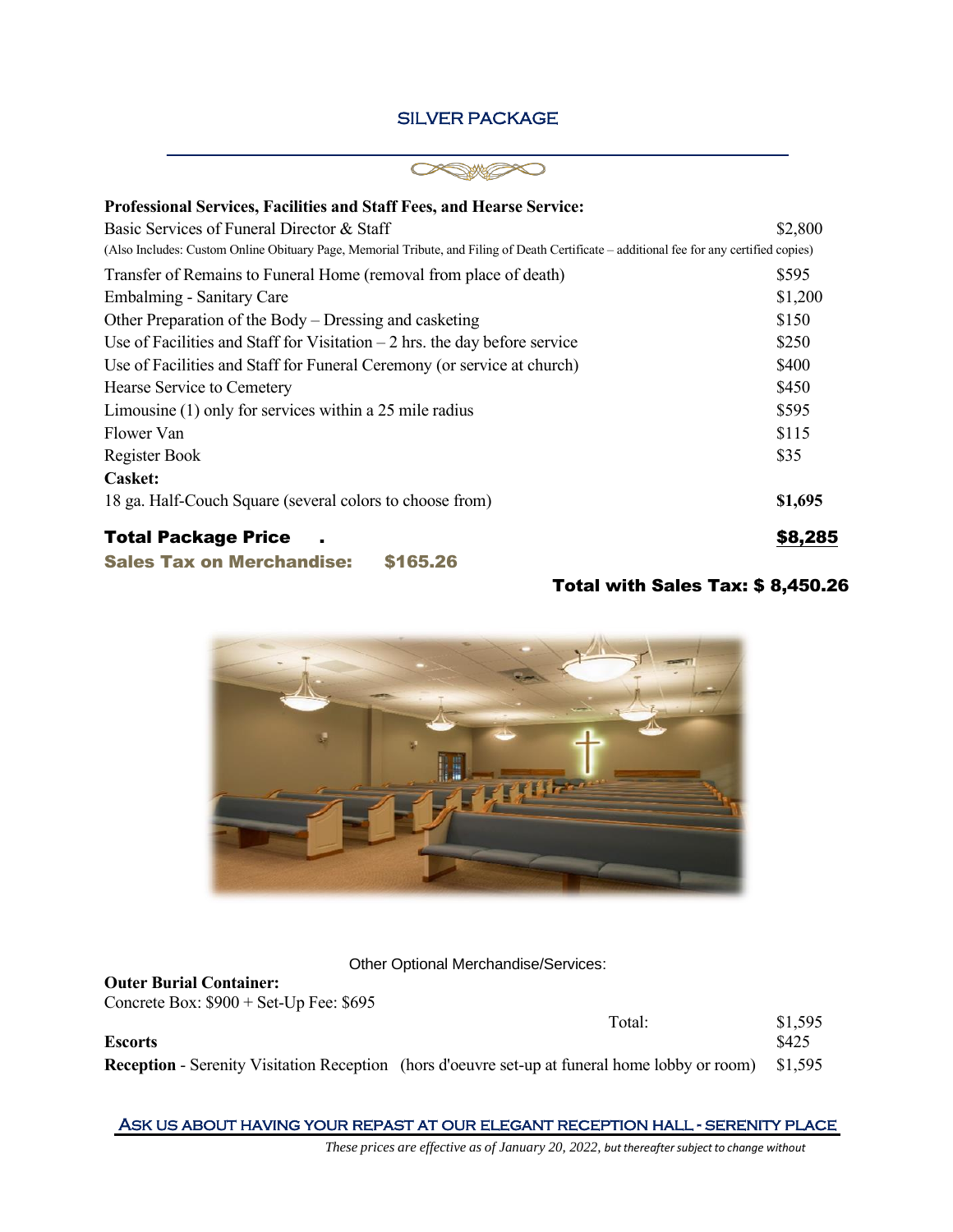## GOLD PACKAGE



 $\mathcal{L}_\text{max}$  and  $\mathcal{L}_\text{max}$  and  $\mathcal{L}_\text{max}$  and  $\mathcal{L}_\text{max}$  and  $\mathcal{L}_\text{max}$  and  $\mathcal{L}_\text{max}$ 

| <b>Professional Services, Facilities and Staff Fees, and Hearse Service:</b>                                                              |         |
|-------------------------------------------------------------------------------------------------------------------------------------------|---------|
| Basic Services of Funeral Director & Staff                                                                                                |         |
| (Also Includes: Custom Online Obituary Page, Memorial Tribute, and Filing of Death Certificate – additional fee for any certified copies) |         |
| Transfer of Remains to Funeral Home (removal from place of death)                                                                         | \$595   |
| Embalming - Sanitary Care                                                                                                                 | \$1,200 |
| Other Preparation of the Body – Dressing and casketing                                                                                    | \$150   |
| Use of Facilities and Staff for Visitation $-2$ hrs. the day before service                                                               | \$250   |
| Use of Facilities and Staff for Funeral Ceremony (or service at church)                                                                   |         |
| Hearse Service to Cemetery                                                                                                                |         |
| Limousine $(1)$ only for services within a 25 mile radius                                                                                 | \$595   |
| Flower Van                                                                                                                                | \$115   |
| Register Book                                                                                                                             | \$35    |
| <b>Casket:</b>                                                                                                                            |         |
| 18 ga. Gasketed – Brushed Steel Urn or Half Couch Urn (several colors to choose from)                                                     | \$2,695 |
| <b>Total Package Price</b>                                                                                                                | \$9,285 |
| <b>Sales Tax on Merchandise:</b><br>\$262.76                                                                                              |         |

## Total with Sales Tax: \$ 9,547.76



Other Optional Merchandise/Services:

**Outer Burial Container:**  Trigard – Oxford Lined  $$1,895$ **Reception** - Serenity Visitation Reception (hors d'oeuvre set-up at funeral home lobby or room) \$1,595